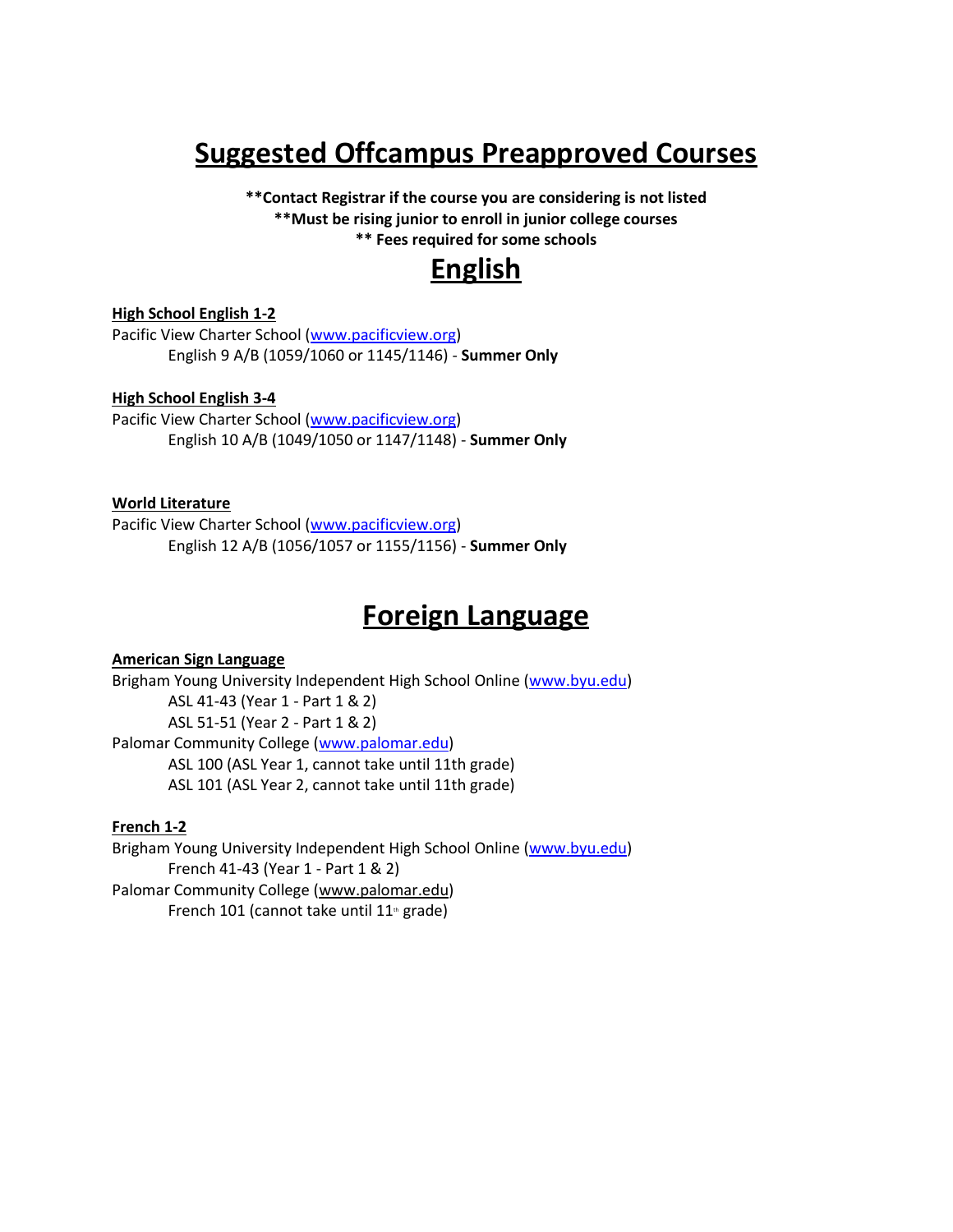# **French 3-4**

Futures Academy (www.futures.edu) formerly Halstrom HS French 2 Palomar Community College [\(www.palomar.edu\)](http://www.palomar.edu/) FREN 102 (cannot take until  $11<sup>th</sup>$  grade)

# **French 5-6**

Futures Academy (www.futures.edu) formerly Halstrom HS French 3

# **French 7-8**

Futures Academy (www.futures.edu) formerly Halstrom HS French 4

#### **Spanish 1-2**

Futures Academy (www.futures.edu) formerly Halstrom HS Spanish 1 Palomar Community College [\(www.palomar.edu\)](http://www.palomar.edu/) SPAN 101 (Spanish 1-2, cannot take until  $11<sup>*</sup>$  grade)

# **Spanish 3-4**

Audeo Charter Spanish 3-4 (Not Middlebury Course) Palomar Community College [\(www.palomar.edu\)](http://www.palomar.edu/) SPAN 102 (Spanish 3-4, cannot take until  $11<sup>*</sup>$  grade)

#### **Japanese**

Palomar Community College [\(www.palomar.edu\)](http://www.palomar.edu/) JAPN 101 & 102 (Cannot take until 11th grade)

#### **Approved Private Schools for Foreign Language Instruction**

(Application & Authorization Form for Foreign Language Credit Required) **(For AP courses - must receive a 5 or better on AP Exam to receive 5 point scale for course)**

Chinese School of San Diego San Diego San Diego Japanese School

Iranian School of San Diego Temple Adat Shalom

Al Rashid Arabic School San Diego Hua Xia Chinese School San Diego North County Chinese School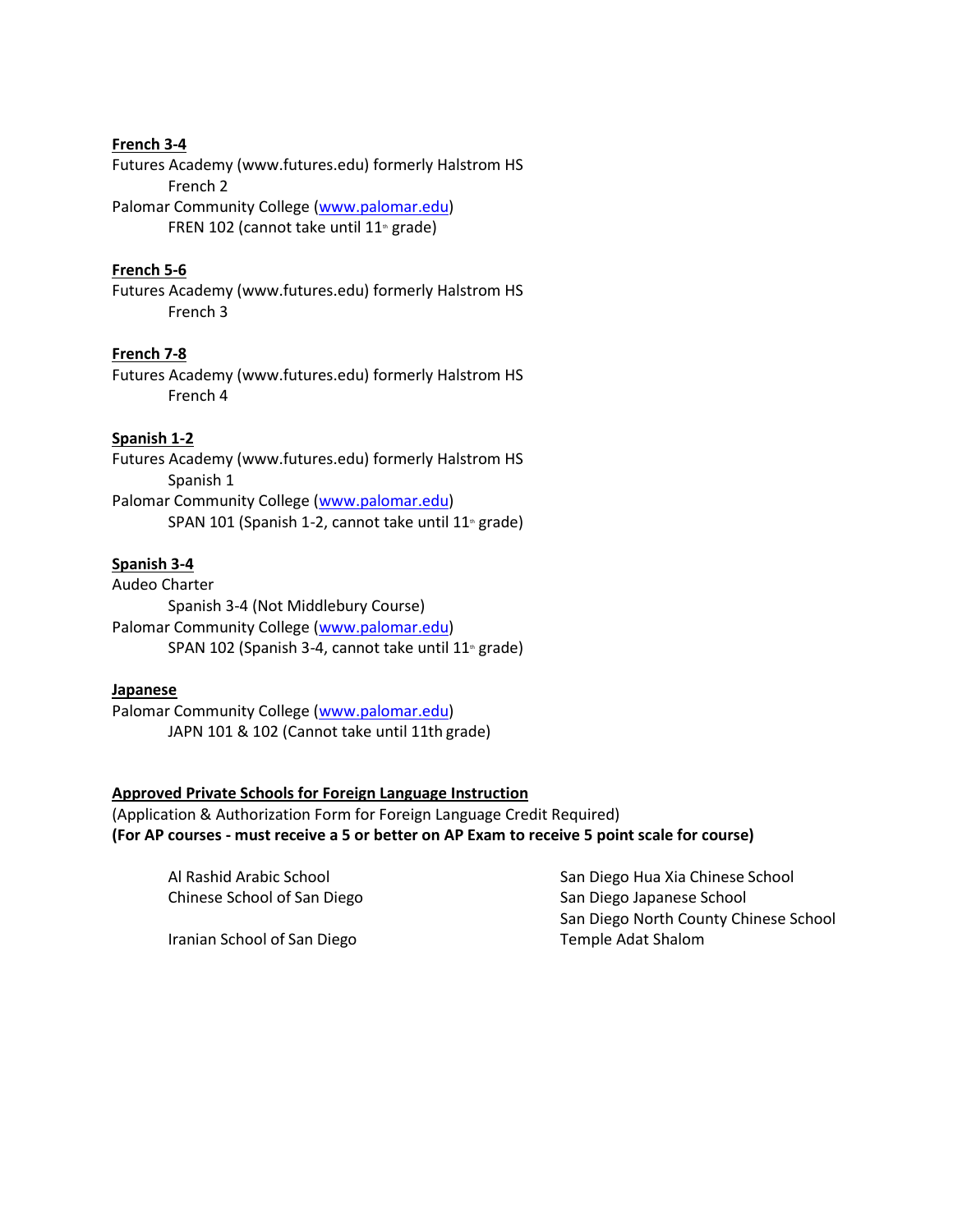Minanto Gakuen San Diego Japanese School Silicon Andhra Manabadi (Telugu) San Diego Chinese Academy San Diego Greek Language School

# **Electives**

MiraCosta College ([www.miracosta.edu](http://www.miracosta.edu/)**)** CSIT 110 – Comp Applications (cannot take until 11th grade) Pacific View Charter School [\(www.pacificview.org\)](http://www.pacificview.org/) Foods 1-2 - **Summer Only** Palomar Community College [\(www.palomar.edu\)](http://www.palomar.edu/) BMGT 105 - Small Business Mgmt (cannot take until  $11<sup>th</sup>$  grade) CSCI 114 - Programming Fundamentals 2 (cannot take until  $11<sup>*</sup>$  grade) CSCI 210 - Data Structures (cannot take until  $11<sup>th</sup>$  grade) PSYC 100 - Intro to Psychology (cannot take until  $11<sup>*</sup>$  grade) CINE 100 - Art of the Cinema (cannot take until  $11<sup>*</sup>$  grade) (Fine Art or Elective) SOC 100 - Intro to Sociology (cannot take until  $11<sup>th</sup>$  grade) SDCCD [\(www.sdccd.edu\)](http://www.sdccd.edu/) CISC 181 - Principles of Info Systems (cannot take until 11th grade)

# **Math**

#### **Algebra 1-2**

Brigham Young University Independent High School Online [\(www.byu.edu\)](http://www.byu.edu/) Algebra 51-53 Futures Academy (www.futures.edu) formerly Halstrom HS Algebra I Pacific View Charter School [\(www.pacficview.org\)](http://www.pacficview.org/) Algebra 1A/1B (1009/1010) - **Summer Only**

#### **Geometry**

Brigham Young University Independent High School Online [\(www.byu.edu\)](http://www.byu.edu/) Geometry 41-43 Futures Academy (www.futures.edu) formerly Halstrom HS Geometry Pacific View Charter School [\(www.pacificview.org\)](http://www.pacificview.org/) Geometry A/B (1067/1068) - **Summer Only**

# **Algebra 3-4**

Brigham Young University Independent High School Online [\(www.byu.edu\)](http://www.byu.edu/) Algebra 55 -57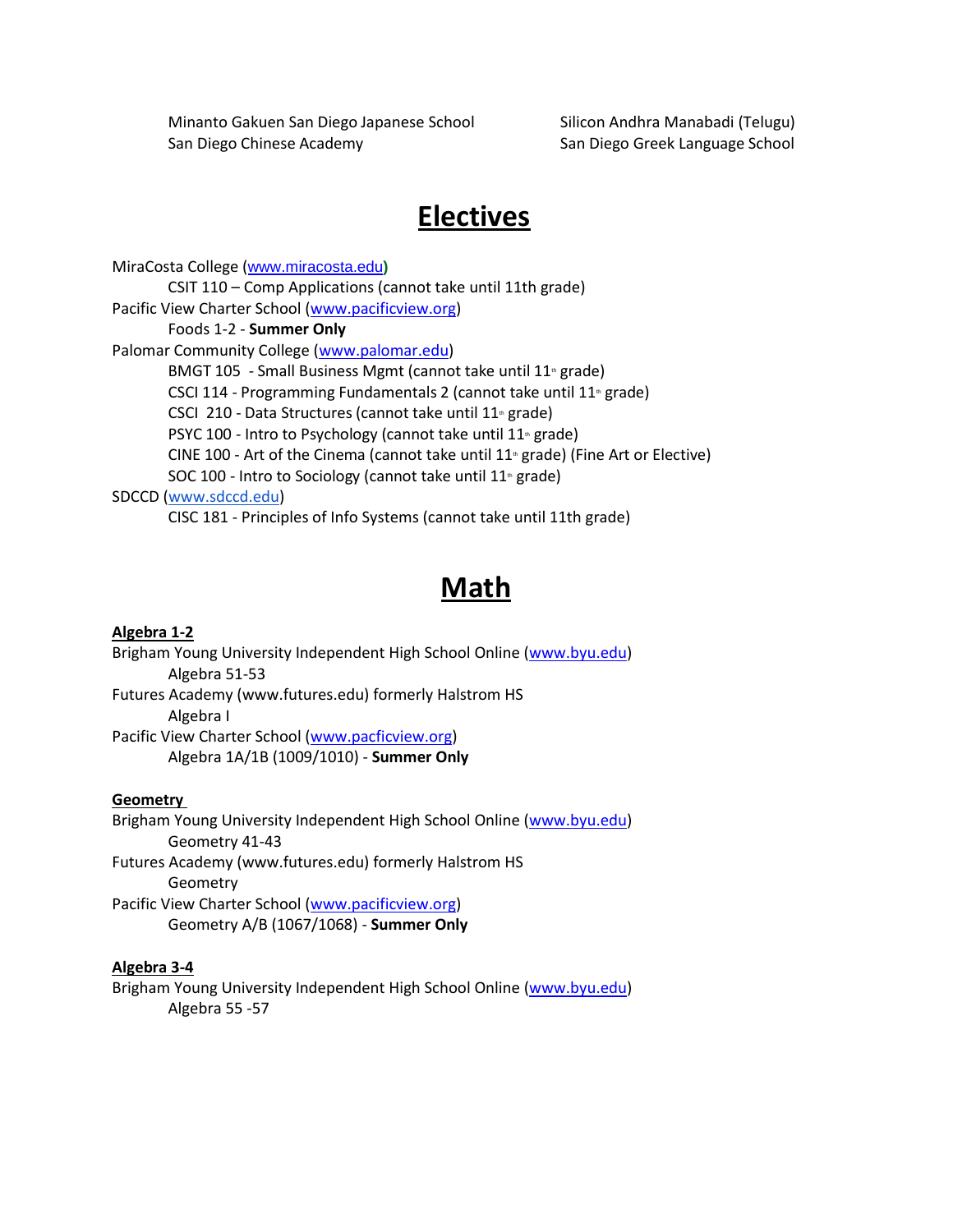Futures Academy (www.futures.edu) formerly Halstrom HS Algebra II

#### **College Algebra 1-2**

Palomar Community College [\(www.palomar.edu\)](http://www.palomar.edu/) MATH 110 - College Algebra (cannot take until  $11<sup>th</sup>$  grade)

#### **AP Statistics**

San Diego City Colleges [\(www.sdccd.edu\)](http://www.sdccd.edu/)

MATH 119 - Elementary Statistics (cannot take until 11<sup>th</sup> grade, must receive a 4 or better on **AP Exam to receive 5 point scale for course**)

#### **Pre-Calculus 1-2**

Brigham Young University Independent High School Online [\(www.byu.edu\)](http://www.byu.edu/) PreCalculus 41-43 Futures Academy (www.futures.edu) formerly Halstrom HS Pre-Calculus A/B Palomar Community College [\(www.palomar.edu\)](http://www.palomar.edu/) MATH 135 Pre-Calc (cannot take until  $11<sup>th</sup>$  grade) San Diego City Colleges [\(www.sdccd.edu\)](http://www.sdccd.edu/) MATH 141 Pre-Calc (cannot take until  $11<sup>th</sup>$  grade)

#### **Calculus A/B**

Futures Academy (www.futures.edu) formerly Halstrom HS Calculus A/B

#### **AP Calculus A/B**

Futures Academy (www.futures.edu) formerly Halstrom HS AP Calculus AB (**must receive a 4 or better on AP Exam to receive 5 point scale for course**) Palomar Community College [\(www.palomar.edu\)](http://www.palomar.edu/)

MATH 140 & 141 Calculus (**must receive a 4 or better on AP Exam to receive 5 point scale for course, cannot take until 11<sup>th</sup> grade)** 

San Diego City Colleges [\(www.sdccd.edu\)](http://www.sdccd.edu/)

MATH 151 Calculus w/Analytic Geometry II (**must receive a 4 or better on AP Exam to receive 5 point scale for course,** cannot take until 11<sup>th</sup> grade)

# **Calculus 3rd Year**

Palomar Community College [\(www.palomar.edu\)](http://www.palomar.edu/) MATH 205 Calculus w/ Analytic Geometry (cannot take until  $11<sup>th</sup>$  grade)

# **Calculus 4th Year**

Palomar Community College [\(www.palomar.edu\)](http://www.palomar.edu/) MATH 206 Calculus w/ Differential Equations (cannot take until  $11<sup>th</sup>$  grade)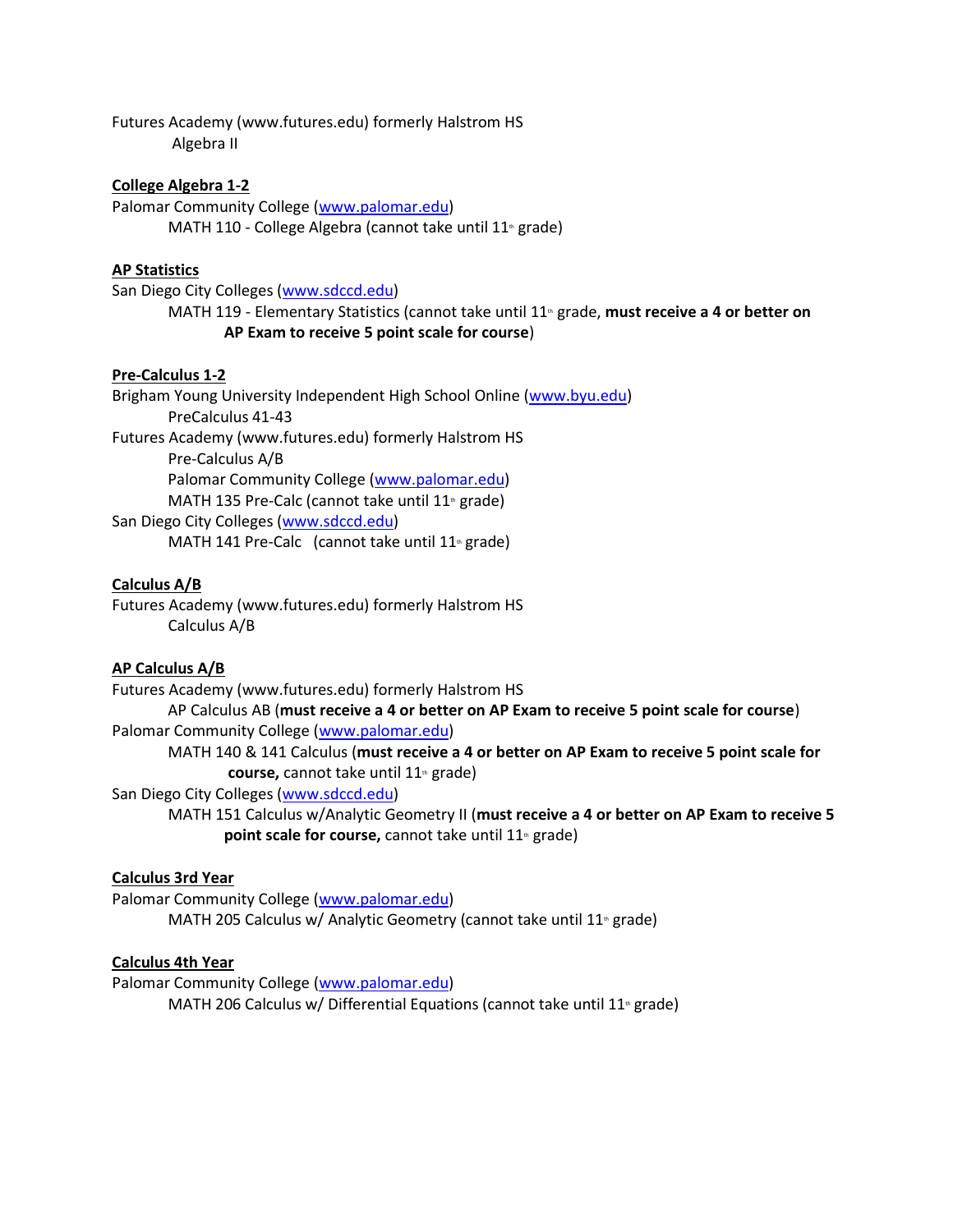#### **Integrated Math 2 A/B**

Pacific View Charter School [\(www.pacficview.org\)](http://www.pacficview.org/) Mathematics 2 A/B (1188/1189, Common Core) - **Summer Only**

# **Science**

# **Chemistry 1-2**

Fusion Academy [\(www.fusionacademy.com\)](http://www.fusionacademy.com/) Chemistry 1-2 Futures Academy (www.futures.edu) formerly Halstrom HS Chemistry (w/Lab) Palomar Community College [\(www.palomar.edu\)](http://www.palomar.edu/) Chem 100 w/ 100 Lab (cannot take until  $11<sup>*</sup>$  grade) Chem 110 w/ 110 Lab (cannot take until  $11<sup>*</sup>$  grade)

# **AP Biology**

Futures Academy (www.futures.edu) formerly Halstrom HS AP Biology (**must receive a 4 or better on AP Exam to receive 5 point scale for course**)

# **Physics 1-2**

Futures Academy (www.futures.edu) formerly Halstrom HS Physics (w/Lab)

# **Social Science**

# **World History 1-2**

Futures Academy (www.futures.edu) formerly Halstrom HS World History A/B (**must take both A & B for credit**) Pacific View Charter School [\(www.pacficview.org\)](http://www.pacficview.org/) World History A/B (1107/1109, not online program) - **Summer Only**

# **US History 1-2**

Futures Academy (www.futures.edu) formerly Halstrom HS US History A/B (**must take both A & B for credit**) Pacific View Charter School [\(www.pacficview.org\)](http://www.pacficview.org/)